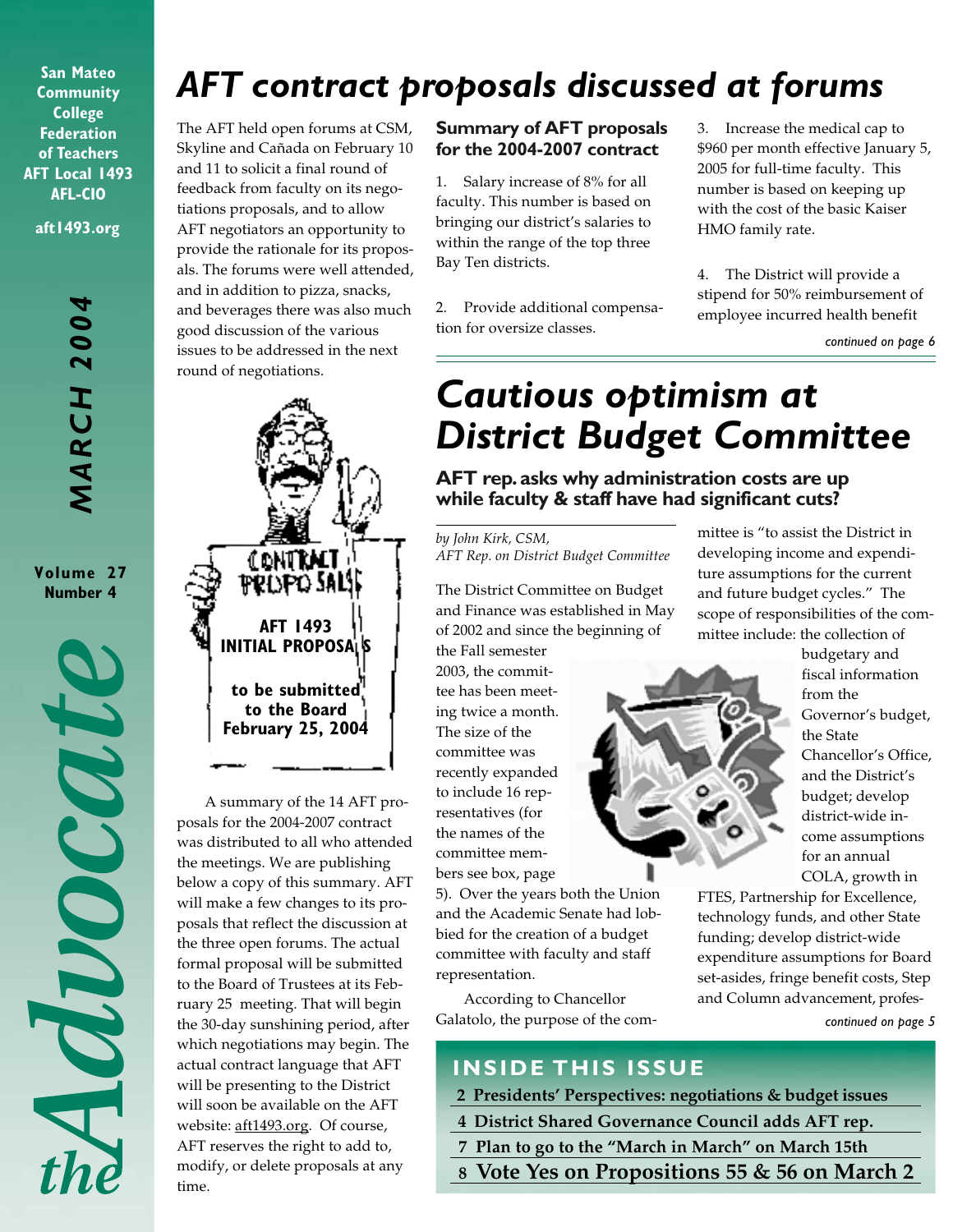*MARCH 2004*

**MARCH 2004** 

#### **San Mateo Community College Federation of Teachers AFT Local 1493, AFL-CIO**

1700 W. Hillsdale Blvd. San Mateo, CA 94402 (650) 574-6491 aft1493.org

**Editor** Eric Brenner, Skyline, x 4177

**Editorial Board** Eric Brenner, Skyline, x 4177 Dan Kaplan, x 6491

#### **Co-Presidents**

Katharine Harer, Skyline, x 4412 Joaquin Rivera, Skyline, x 4159

**Vice President** Ernie Rodriguez, Cañada, x 6785

**Secretary** George Goth, Skyline, x 4390

**Treasurer** Anita Fisher , CSM, x6383

#### **Chapter Chairs**

Chip Chandler, Skyline, x 4286 Teeka James, CSM, x6390 Yaping Li, CSM, x6338 Romelia Thiele, Cañada, x3211

#### **Executive Committee Reps.**

Nina Floro, Skyline, x 4414 Rick Hough, Skyline, x 4193 Anne Nicholls, Cañada, x 3293 Karen Olesen, Cañada, x 3415 John Searle, CSM, x6607

#### **Part-timers Reps.**

Victoria Clinton, CSM, x 6492 Hari Costarides, Cañada, x6889x9127 Jenny Saarloos, Skyline, x6889x9249

**Chief Grievance Officer** John Kirk, CSM, x 6386

**Executive Secretary** Dan Kaplan, x 6491 kaplan@smccd.net

 $\bigoplus_{i\in\mathbb{Z}}\mathbb{Z}_i$ 

#### *PRESIDENTS' PERSPECTIVES PRESIDENTS' PERSPECTIVES*

# *As negotiations and budget issues loom, let's all march in March*

*by Katharine Harer and Joaquin Rivera, AFT 1493 Co-Presidents*



By the time you read this, the union will have held a series of open forums on each campus to review and discuss our initial contract proposal. If you missed the forums, read the summary of what we are proposing on page 1. The complete contract is open for negotiations this year, so our proposal is a meaty one. Faculty responses to both the survey and the forums we ran last semester provided the basis for our proposal. Additionally, the AFT Executive Committee made a number of recommendations that were included. Check our web site: AFT1493.org for the complete proposals when they're finalized in the next week or two.

#### *Budget planning uncertain*

On the budget front, the District Budget Committee (which now boasts four faculty reps) and budget and planning committees on the three campuses have begun digging into the larder, looking for ways to survive what may be very hefty cuts to community colleges next year. Schwarzenegger's funding proposal does not meet the state's guarantee of support for K-14 education through Proposition 98, reducing the amount of funding our colleges need in order to educate our students. The projected increase in fees to \$26 per unit and \$50 per unit for those with B.A. degrees is an added assault on lower income and working people and will bar

access for many of our students. Our District must be very careful about cuts to programs and to personnel. We have already lost more than 100 part-time instructors due to cutbacks in course offerings this year, and although District enrollment hasn't suffered as much as was expected, if we keep cutting programs and a higher fee is put into place, especially for B.A. holders, there's a good chance we will lose significant enrollment. John Kirk's article on the District Budget Committee (page 1) points out that over the last year, while the District has reduced the total cost of academic salaries 13.63% and classified salary costs have been cut 5.12%, administrative salary costs have increased 4.85%. Many of us feel that if there must be cuts, they should start at the top!

## *Plan to march on March 15*

Once again, a March in March on Sacramento to protest cuts to community colleges is in the works. The date is set for Monday, March 15th, and there are already more people involved around the state than at this time last year. The Associated Students will be organizing on your campuses, so please get involved. Leading up to the oneday protest in Sacramento, there will be other activities and ways for you to let your opinions be known. An exciting element in this year's protest is the Missing Student Project in which all three of our campuses are participating. Some time this month, you will see two life-size sculptures of students standing in a strategic spot on campus. They will represent the hundreds of thousands of students who will be turned away from our colleges if the governor's cuts go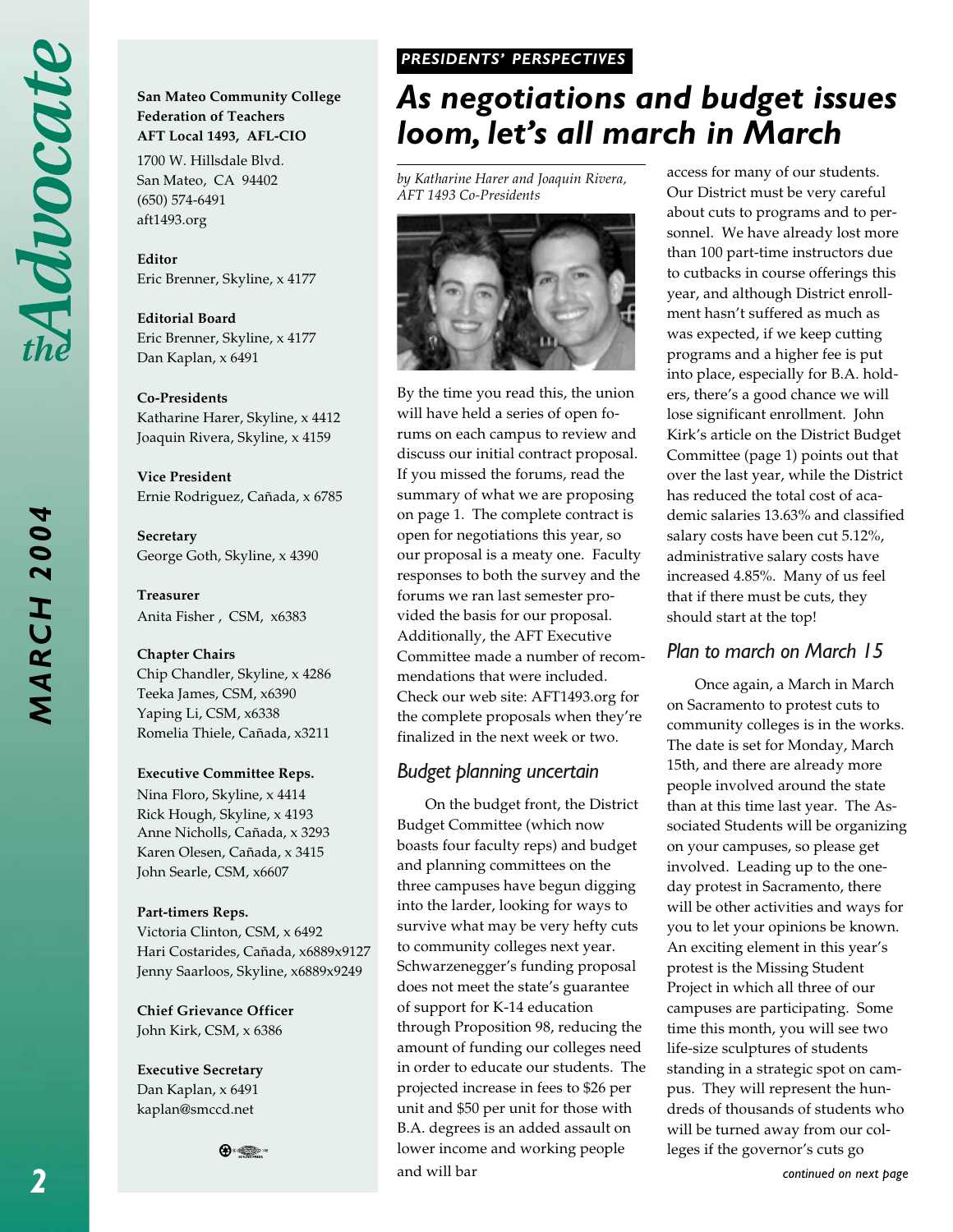# *MARCH 2004* **MARCH 2004**

#### *Presidents' Perspectives*

*continued from previous page*

through. These figures will be sent to Sacramento in either March or April. Some of them will ride on

cashing out his stock options a month before the strike. Interesting timing, isn't it? Albertson's (same owner) CEO, Lawrence Johnston's annual salary exceeds \$12 million dollars. If



The 2003 March in March on Sacramento led to reduced state cuts

floats in the March 15th protest. In April, all of the missing students from around the state will be assembled on the capital lawn or in another highly visible place location where the governor and the legislators can't help but see them. (See photo, page 7.) Also, porcelain figurines representing the missing students will be sent to every state legislator to remind them of the impact of cuts to the community college system.

## *Grocery workers' strike for health benefits affects us all*

Perhaps you've asked yourself why 70,000 grocery workers in Southern California have remained on strike for over 20 weeks, through the Thanksgiving and Christmas holidays. The Safeway corporation says that the strike is over a \$5/week health benefit co-pay. Is that believable? The truth is that the employers want to reduce their contributions to the grocery workers' health benefits fund by **65%**. Plus, they are proposing a two-tier wage and benefit system whereby newly hired workers would be frozen at low paying WalMart wages, without the opportunity to even purchase health benefits. Safeway/Vons CEO, Steven Burd, pocketed over \$41 million by

new precedent for benefits gouging. AFT 1493 is actively supporting the UFCW. Remember the ILWU slogan: *An injury to one is an injury to all.* Come out and walk a picket line, send contributions to the strike fund, call your congressperson to put pressure on the Safeway Corporation.

## *Single payer health care system would save billions a year*

As you are all aware, health care costs are going through the roof for all workers in the U.S. Our benefits increased by 25% in 2003 and this year by another 16%. On top of that, our

choices and the quality of health care have decreased. The best long-term solution is a single payer health care system. That's why AFT 1493 supports the Healthcare for All Californians Act: SB 921, sponsored by Senator Sheila Kuehl. SB 921 has passed the Senate and is now being deliberated in the Assembly. It would cover every single person in California with comprehensive care and save the state and taxpayers a lot of money. A recent study by the state of California concluded that by removing the health insurance industry from the health care maze and by using a single payer financing system instead, Californians would save **7.6 billion dollars a year**. Although it would be financed by taxes in lieu of premiums, the total cost would be far less than current insurance company premiums. The insurance industry will do everything in their power to oppose such a change. The current system is good business for them, but not for the health of Californians.

## *Keep bookstores independent*

On a final note, you've probably seen the CalPIRG exposé that came out recently on the exorbitant cost of college textbooks. Note that our bookstores are committed to keeping textbook costs down and that independent bookstores have been cited as the best choice for students.  $\Box$ 



also set a

*Union workers supporting the grocery workers' strike emphasize the importance of adequate health care benefits for all workers*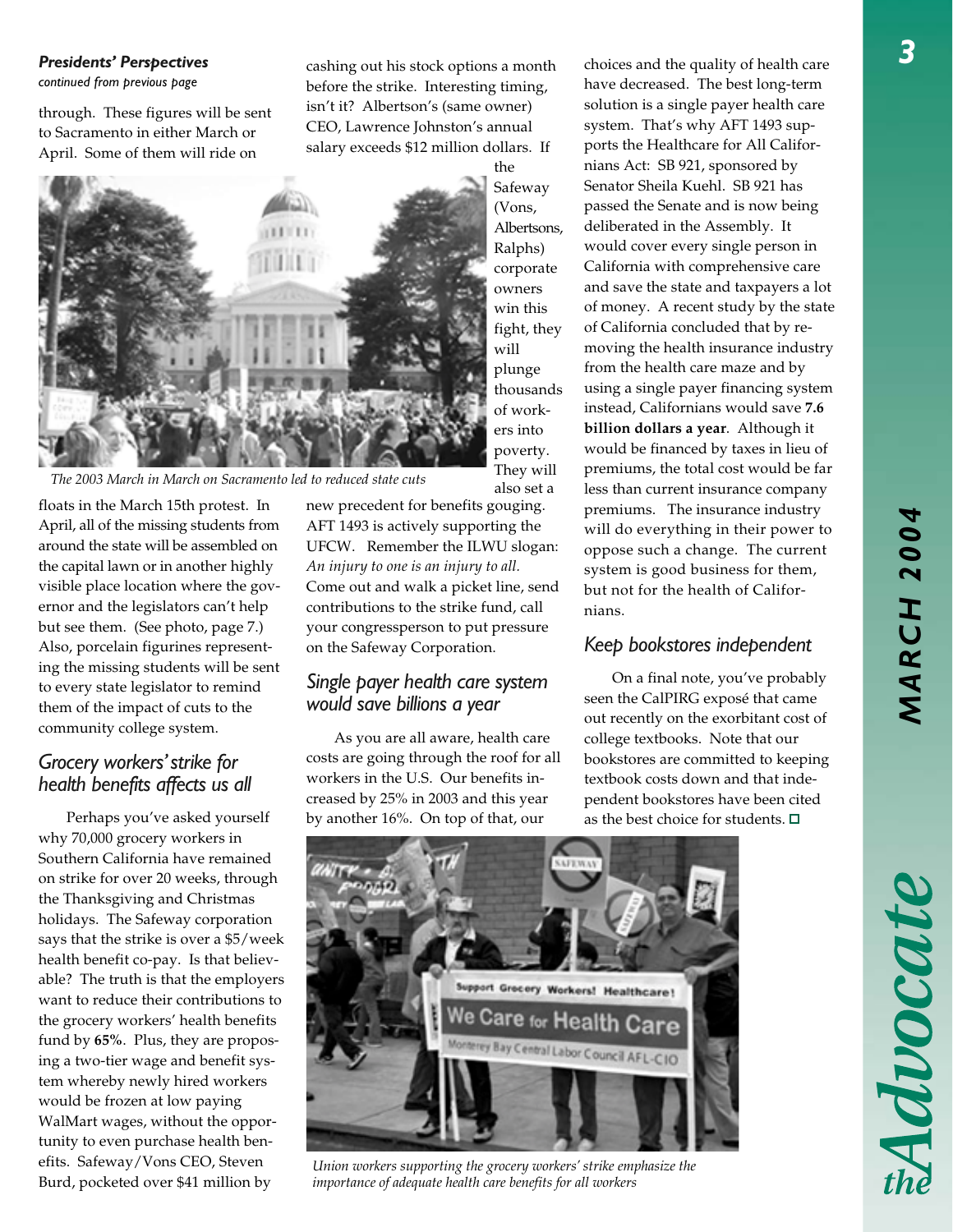*MARCH 2004*

**MARCH 2004** 

# *District Shared Governance Council expands to include AFT, CSEA and AFSCME representatives*

#### *by Dan Kaplan, AFT 1493 Executive Secretary*

Over the last semester the District Shared Governance Council has been working on a revision to Section 2.09 in the District's Rules and Regulations. This section concerns the District Shared Governance Process itself, and was originally approved and implemented in 1992.

When Joe Johnson was the chancellor, he invited the three unions in the District (CSEA, AFSCME, and AFT) to

begin participating in the District Shared Governance Council. But the actual language in 2.09 was not changed at that time to reflect this change in the membership on the Council.

Thus, when the Council began to look again at the language of 2.09, the issue of changing the language concerning the composition of the Council to reflect the current practice of who is actually participating in the Council obviously needed to be addressed. And this issue turned out to be the source of some controversy and considerable debate, which is why the issue was discussed over the course of the entire fall 2003 semester.

The AFT, in particular, force-

fully argued that Title 5 regulations explicitly discuss union participation and in no way preclude unions from playing a role in shared governance. In fact, AFT argued, collective bargaining representatives may play an active role in the "academic and professional matters" that are the primary function of the Academic Senate. There are no state regulations that designate the Academic Senate as the "exclusive representative of the faculty" with respect to academic and professional matters. Thus, AFT maintained throughout the long DSGC discussion that the AFT had previously made and would continue to make important contributions to the shared governance process, but that this required that it be granted formal membership on the District Shared Governance Council.

In the end, it was agreed that the Council membership would be expanded from 16 representatives to 20 representatives, including representatives from the three unions in

the District. The new language concerning the membership on the DSGC now reads as follows:

"The District Shared Governance Council membership is twenty (20) representatives with (5) representatives from Faculty, Administration, Classified, and Student constituencies, and specifically includes:

a. Faculty (5): the District Academic Senate President, the three Academic Senate Presidents of each college, and the AFT President.

> b. Administration (5): one Manager appointed by the President of each college, one appointment from the District office chosen by the Chancellor, and one non-represented member. The non-represented member is appointed by the Chancellor and represents non-union associated employees and can be either classified or administrative.

c. Classified (5): the CSEA President, the AFSCME President and three additional classified representatives appointed by CSEA.

d. Students (5): the three Associated Students Presidents or designees from each college, the Student Trustee, and one atlarge member.

e. Term of Appointment: Membership appointments for students are for one semester and may be continued from semester to semester. Membership appointments for all other constituent groups are for one year and may be continued.

f. Council Chair: The Council will be served by Co-Chairs, namely, the District Academic Senate President and the District administrator.

g. Quorum: A quorum requires the following:

1. Eleven members in attendance, and

2. At least one representative from each site (District Office and 3 colleges), and

3. At least one representative from each constituency (Faculty, Administration, Classified Staff, Students)."

This revision to the language of Section 2.09 in District Rules and Regulations will be going to the Board of Trustees for their approval in the near future.  $\square$ 

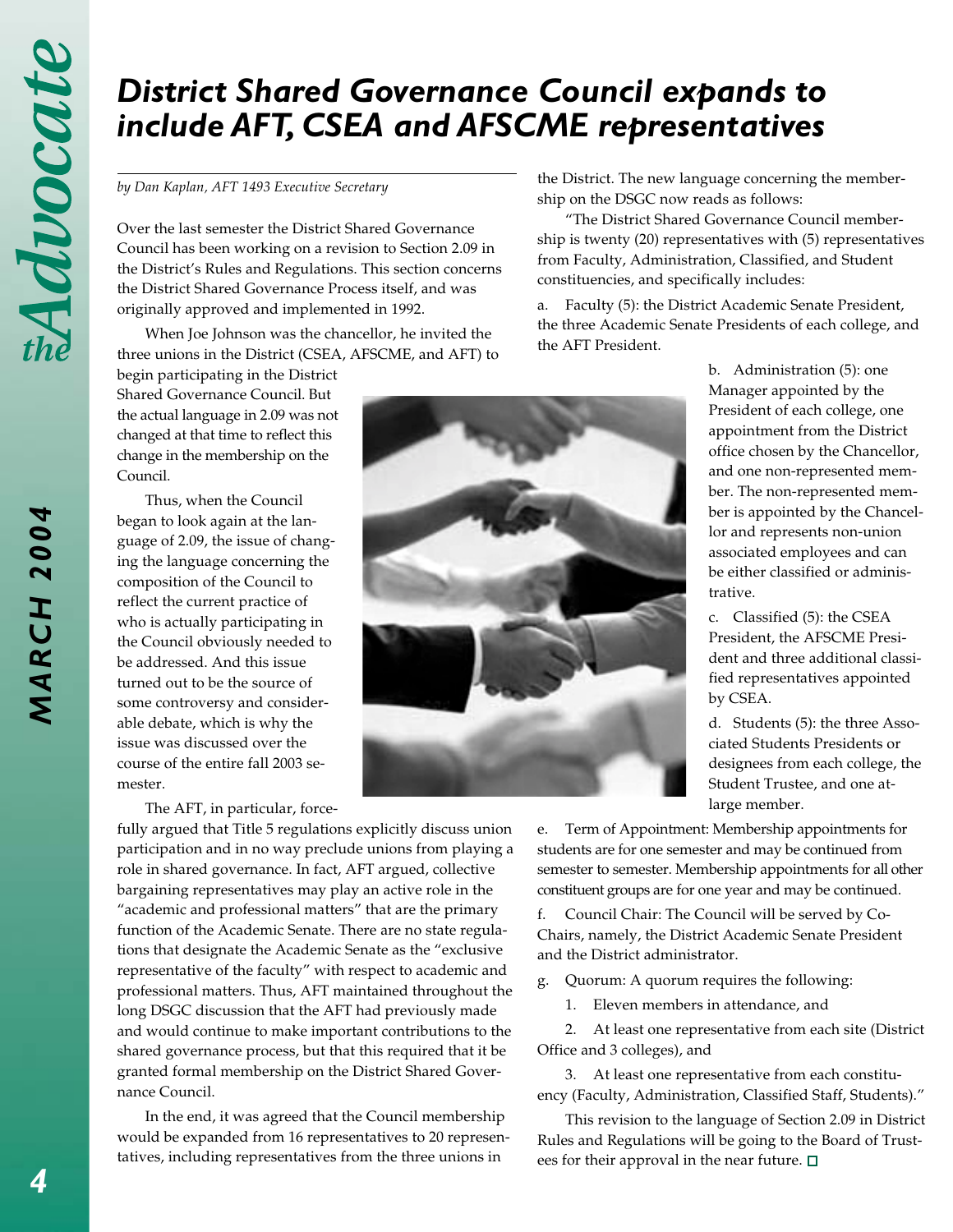#### *District Budget Committee Report*

#### *continued from page 1*

sional development and other district-wide expenditures; communication of assumptions to District constituencies and to the District Shared Governance Council.

Recently the committee has been discussing various budget scenarios for the 2004-05 academic year. Since a budget is a planning document, the choice of a particular scenario will shape the immediate budget planning process on each campus and at the District level. Because of the deep cuts last year and the Governor's January budget proposal, the committee felt that it would make more sense to adopt a best case scenario and assume a slight budget deficit of \$300,000 to \$500,000. As a back up position in case the State budget situation turns out to be worse than anticipated, the committee agreed to adopt a worse case scenario with an estimated deficit of \$2 to \$6 million. The committee also discussed possible sources of funds to finance a larger than expected deficit. The following sources were mentioned: the use of end of year reserves that exceed 4%(for 2002-03 this amount exceeded \$500,000), the delay of next year's contribution to the Post Retirement Account for future retiree benefits (\$1.5 million), the use of excess funds put aside for the Managed Hiring process, and the possibility of borrowing from the Post Retirement Account.

## *Current prediction: budget cuts not likely*

However, the way things stand now, it is not likely that any cuts in our budget will be necessary. In fact, the District is estimating that our revenue next year will increase by 5.6% over this year's budget (Final budget 2003-04 Estimated Total Revenue \$87,157,956 and 2004-05 Estimated Total Revenue \$92,060,777). The Governor's budget contains a 1.84% cost of living adjustment (the governor's staff left the COLA off of the allocation for community colleges, but later said it was a mistake), and he proposes to take the money used to finance categorical and special programs and fold that money "into the base." This means that it will take our district a few more years before we become a "basic aid" district (see Advocate article "Basic Aid", May 2003, v.26, No. 6). If property tax revenue in San Mateo County continues to rise at 5% per year, our district will begin to receive more property tax revenue than our revenue limit determined by State formula. Thus, we will become a basic aid district and get to keep the extra money. In addition, as a basic aid district our revenue increases each year based solely on increases in property tax revenue and not on enrollment. The governor also is proposing to increase student fees from \$18 to \$26 per unit and to \$50 per unit for those students who possess a BA degree.

## *Administrators costs up while faculty & staff are cut*

At the December 2, 2003 meeting of the committee, the AFT representative asked for an explanation of some statistics which appeared in a recent District Financial Summary (CCFS-311Q). The report which was sent to the state contained the following three items:

| <b>Academic Salaries</b>   | $-13.63\%$ |
|----------------------------|------------|
| <b>Classified Salaries</b> | $-5.12\%$  |
| Administrative Salaries    | $+4.85%$   |

The District's explanation was the following:

• Academic salaries were down 13.63% because:

 - Approximately 25 contract faculty retired by the close of last year

- No summer session at Cañada

- Course sections were reduced

• Classified salaries were down 5.12% because:

- Approximately 40 regular classified retired
- The use of hourly classified was reduced
- Administrative salaries were up 4.85% because:

 - No regular administrative staff retired at the close of last year

- Increase relates to 3% COLA and step increases

According to this year's budget, 2003-04, the expenditure allocation by site is as follows:

| Chancellor's Office (District) | \$9,839,460  | 16.65%  |
|--------------------------------|--------------|---------|
| Cañada College                 | \$9,954,704  | 16.85%  |
| <b>Skyline College</b>         | \$16,268,756 | 27.53%  |
| College of San Mateo           | \$23,026,857 | 38.97%  |
| Totals                         | \$59,089,777 | $100\%$ |

The agenda for the next meeting of the committee contains an item to review the allocation formula represented by the above percentages.

## **Members of the District Committee on Budget and Finance**

Lynn Pontacq- Chief Financial Officer (retired) Kathryn Blackwood -Chief Financial Office (beginning Feb. 17, 2004) Jim Keller, Vice Chancellor Rick Ambrose, Academic Senate, CSM Linda Whitten, Academic Senate, Skyline Dick Claire, Academic Senate, Cañada John Kirk, AFT, CSM Terry Watson, CSEA, Cañada (CSM and Skyline TBA) Jozsef Veres, AFSCME Virgil Stanford, Budget Office, CSM Eloisa Briones, Budget Office, Skyline Rachelle Minong, Budget Office, Cañada Candace Alfaro, Associated Students, CSM Victor Cocchia, Associated Students, Cañada

Marilyn Mascarinas, Associated Students, Skyline

Advocate

*5*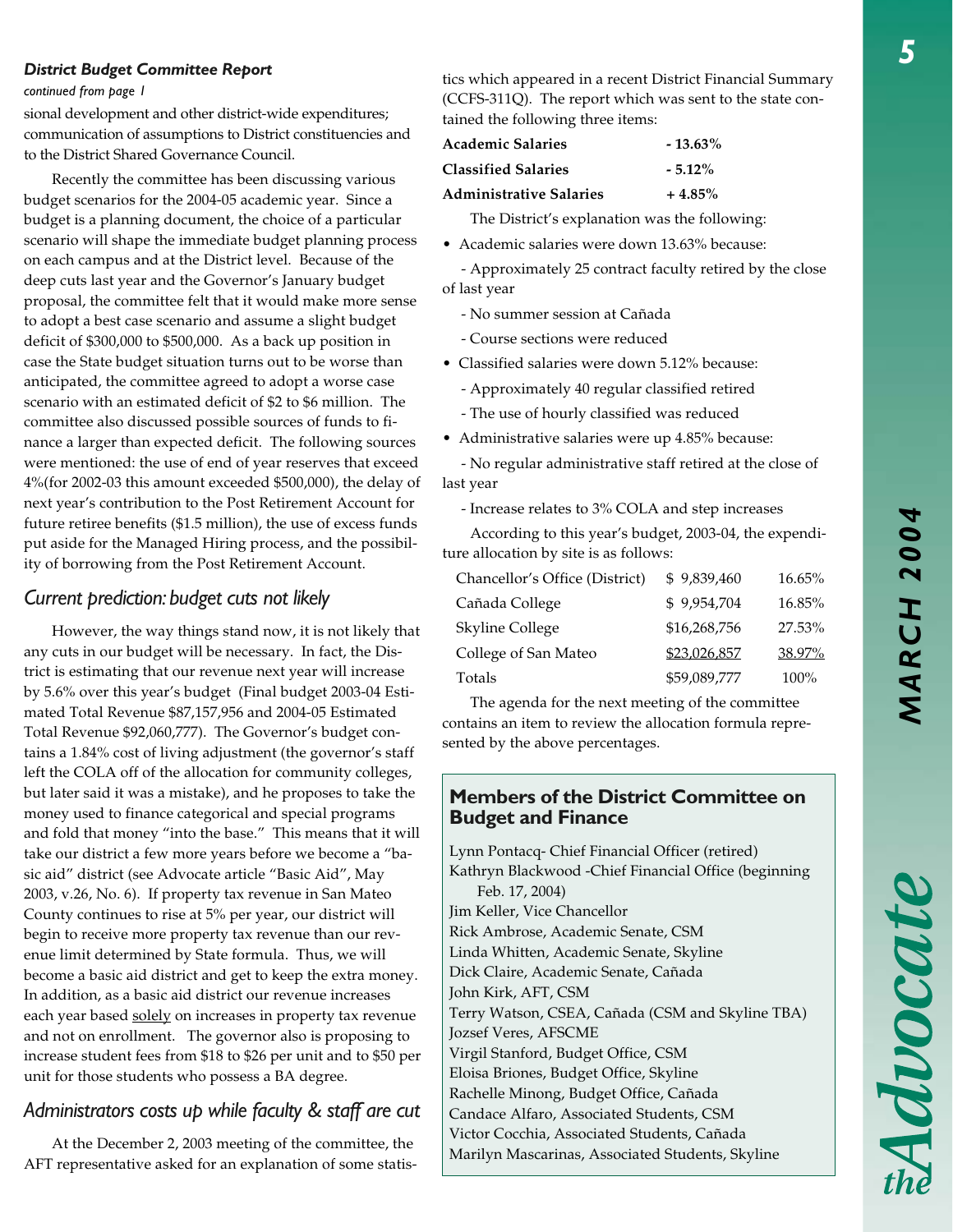# *Summary of initial contract*

#### *continued from page 1*

costs to all part-time hourly academic employees who are employed in the District at 40% or more of a full-time load (6/15 FLC) and complete a 40% load.

5. Change the basic workweek of full-time faculty members on a regular academic year contract who are assigned to duties other than teaching or counseling to thirty (30) hours.

6. Eliminate the requirement that faculty be on campus at least 2 hours every day.

7. Allow for up to four days of paid leave per year for personal necessity matters, which need not be disclosed to or approved by the District.

8. Allow the granting of tenure to a probationary faculty member before the end of the fourth year if the Tenure

Review Committee recommends conferral of tenure. **proposals proposals proposals proposals neutring terms** to the terms of tenure **comments** contract ment in assessing the benefits and

> 9. Add binding arbitration as the last step of the grievance procedure.

> 10. Strengthen seniority rights for part-timers in the areas of re-employment rights, assignment of additional hours up to 60% of a full-time load and preference for full-time positions.

11. Pay part-time faculty for office hours.

12. Add language addressing the rights to the control of intellectual property, including subsequent use and compensation; access to technology, training for technology, and support for instructional technology; faculty involvement in assessing the benefits and costs of technology prior to purchase decisions; faculty involvement in assessing the benefits and costs of library technology prior to purchase decisions; faculty involvecosts of technology used for academic counseling prior to program and purchase decisions; the effect of technology on privacy, staffing levels, and general health and safety; and, the appropriateness of and decision making process for contracting out technology based education products and or services, among others.

13. The District will offer the STRS "2 + 2" (AB 1207) early retirement incentive to any faculty member that retires by the end of the 2003-04 academic year. Also, the current requirement of eligibility for District paid retiree benefits (the total age and years of service) should be reduced from the current total of 75 to a total of 72 for the purpose of this retirement incentive plan.

14. Increase the Biological and Physical Sciences Laboratory allocation to 1 FLC per hour and the Automotive Mechanic Technology Laboratory allocation to .85 FLC per hour.  $\square$ 

# *For AFT 1493's complete contract proposals, check out: aft1493.org*

*The AFT proposal to be submitted to the Board of Trustees will be available by February 25.*

AFT 1493's award-winning website, at **aft1493.org**, is also regularly updated with the most current and extensive information and links related to the state community college budget situation.

In addition, you'll find plenty of other useful information on our site, including comparisons with salaries & contracts from other districts around the state and links to a wide range of websites of interest to community college faculty.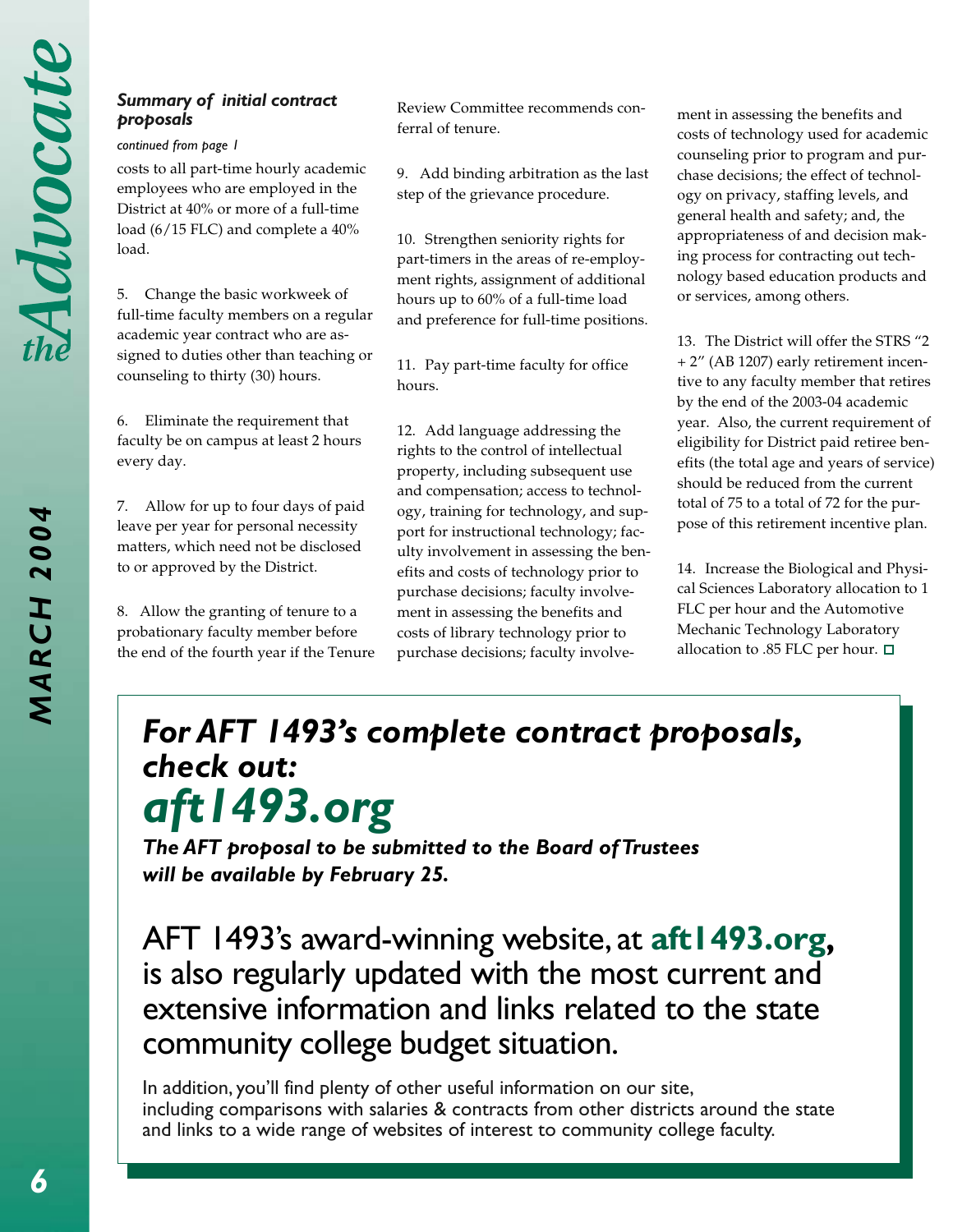# *Make plans now to go to the statewide community college March in March - in Sacramento, Monday, March 15th.*

*• Stop the fee increase • Restore community colleges' fair share of the Prop. 98 split • Keep categorical funding (e.g., for parttimers' equity, health benefits, matriculation)*

*Contact the Associated Students on your campus for details and to reserve a seat on the bus.*





*For more information about the March in March or about the Missing Community College Student Project (shown below & described in the Presidents' Perspectives, pages 2 - 3), call the AFT at: (650) 574-6491.*